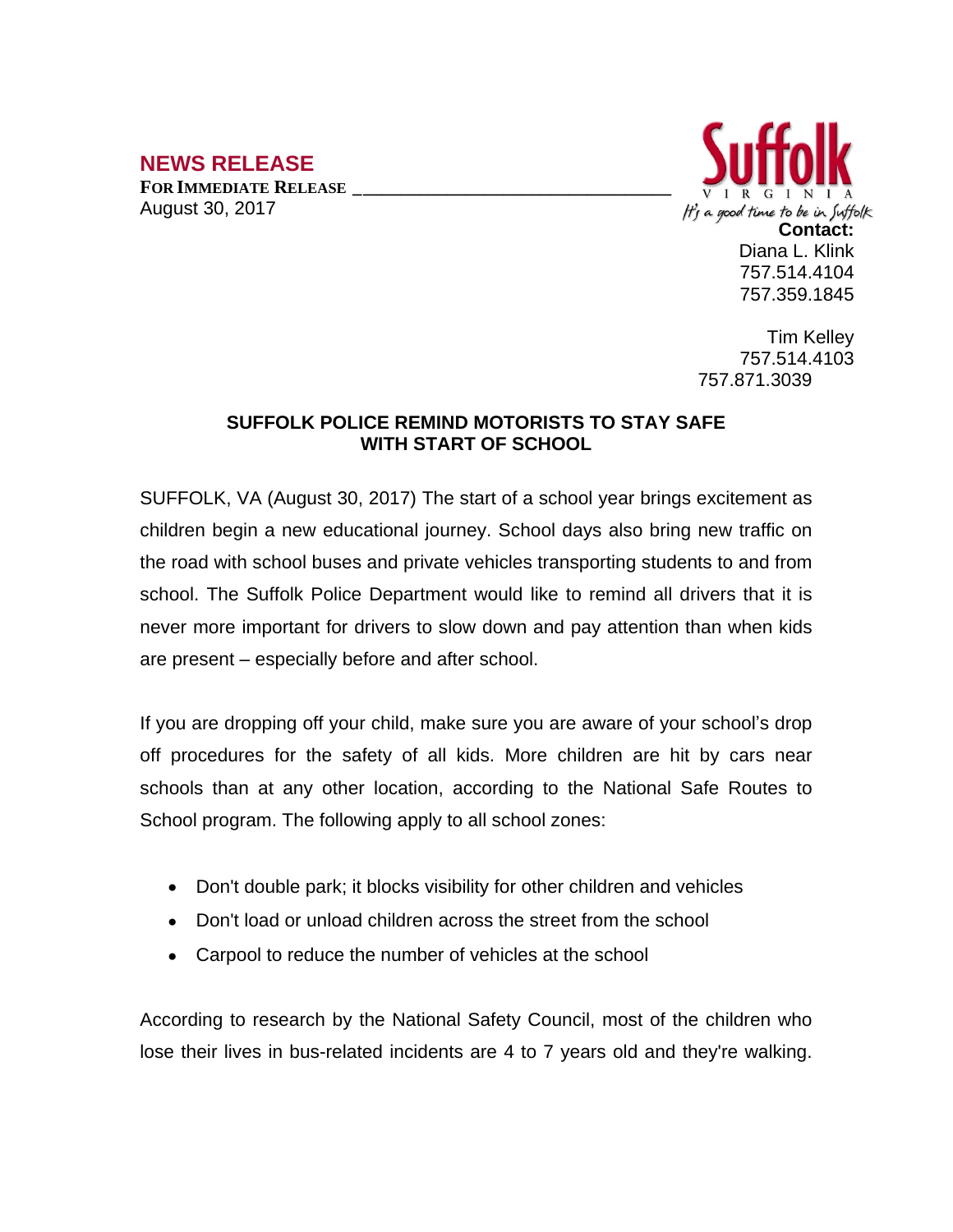They are hit by the bus or by a motorist illegally passing a stopped bus. A few precautions go a long way toward keeping children safe:

- Don't block the crosswalk when stopped at a red light or waiting to make a turn, forcing pedestrians to go around you; this could put them in the path of moving traffic
- In a school zone when flashers are blinking, stop and yield to pedestrians crossing the crosswalk or intersection
- Always stop for a school patrol officer or crossing guard holding up a stop sign
- Take extra care to look out for children in school zones, near playgrounds and parks, and in all residential areas
- Don't honk or rev your engine to scare a pedestrian, even if you have the right of way
- Never pass a vehicle stopped for pedestrians
- Always use extreme caution to avoid striking pedestrians wherever they may be, no matter who has the right of way

If you're driving behind a bus, allow a greater following distance than if you were driving behind a car. It will give you more time to stop once the yellow lights start flashing. It is illegal in all 50 states to pass a school bus that is stopped to load or unload children.

- Never pass a bus from behind or from either direction if you're on an undivided road – if it is stopped to load or unload children
- If the yellow or red lights are flashing and the stop arm is extended, traffic must stop
- The area 10 feet around a school bus is the most dangerous for children; stop far enough back to allow them space to safely enter and exit the bus